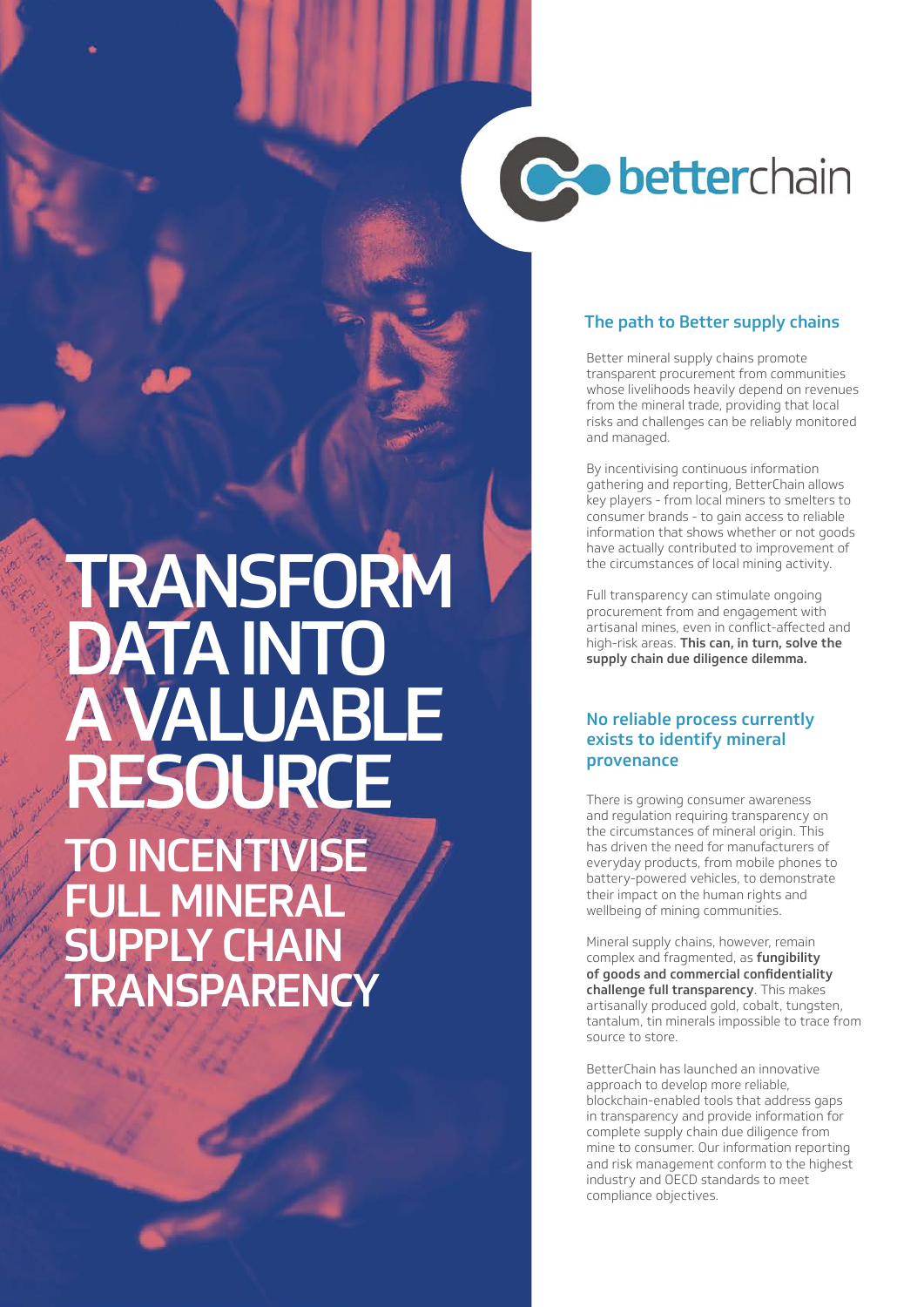# Unintended consequences of current due diligence practices

Mineral supply chain due diligence is conducted in two distinct phases: upstream (from mine to refined metal) and downstream (from metal refiners to consumer products).

Upstream due diligence accountability falls on smelters and refiners, which makes them reluctant to source materials originating from artisanal mining sites. If and when they do, they pass on associated costs along the supply chain as a discount on the value returned to mining actors. This translates into less income for local communities, constrains local development and potentially affects long-term stability. Particularly in the gold sector, due diligence costs and potential premiums from money laundering can create disincentives to comply and incentives for fraud.

Downstream due diligence activities also have limitations: they do not demonstrate provenance, leaving supply chain due diligence fundamentally incomplete. As a result, no reliable data exists on the local impact of due diligence actions, from unintended negative consequences to the further evolution of challenging issues. Brands lack the tools and information they need to reliably demonstrate and communicate about the origin and local impact of the gold and minerals contained in their products.

Current regulations provide a guiding light but existing initiatives have yet to reconcile costly upstream efforts with downstream risk management expectations. There remain crucial gaps in accountability and information access, which means mineral supply chains are untraceable and local communities miss out on potential collaboration and development opportunities.

There remain crucial gaps in accountability and information access, which means mineral supply chains are untraceable and local communities miss out on potential collaboration and development opportunities.

# The BetterChain paradigm

The BetterChain framework rewards the provision of due diligence information along the supply chain. This can then incentivise and increase exports of compliant minerals, fund artisanal mine formalisation measures and foster local communities' resilience to conflict through enhanced, transparent economic activity.

### Our Data Valuation Framework transforms due diligence data from being an economic burden to a resource that generates value for local stakeholders.

The BetterChain framework incorporates an assessment system for reliable upstream data, including traceability, risk management, KYC data and supply chain documentation, as well as a blockchain-based accountability mechanism. Once a supply chain link from mine to brand is established, end-users get to access mine-level data, which creates a potential reward mechanism for compliant miners to offset due diligence costs. When scaled, this approach can directly support end-to-end supply chain due diligence and facilitate targeted engagement to solve local development challenges.

Where no institutionalised upstream due diligence program exists, we support local actors with standard reporting tools and the Autonomous Due Diligence (ADD) process. It is designed to enable as many sources as possible to share and find a market for local data onto the platform.

By decentralising upstream due diligence reporting, our framework can also gradually improve the credibility of information collected. This mitigates the risk of overreliance on single-party verification and provides an avenue for truly independent monitoring and risk reporting at community level. The ADD is also scalable: the approach can be expanded to all geographies and minerals, in line with OECD-inspired due diligence expectations.

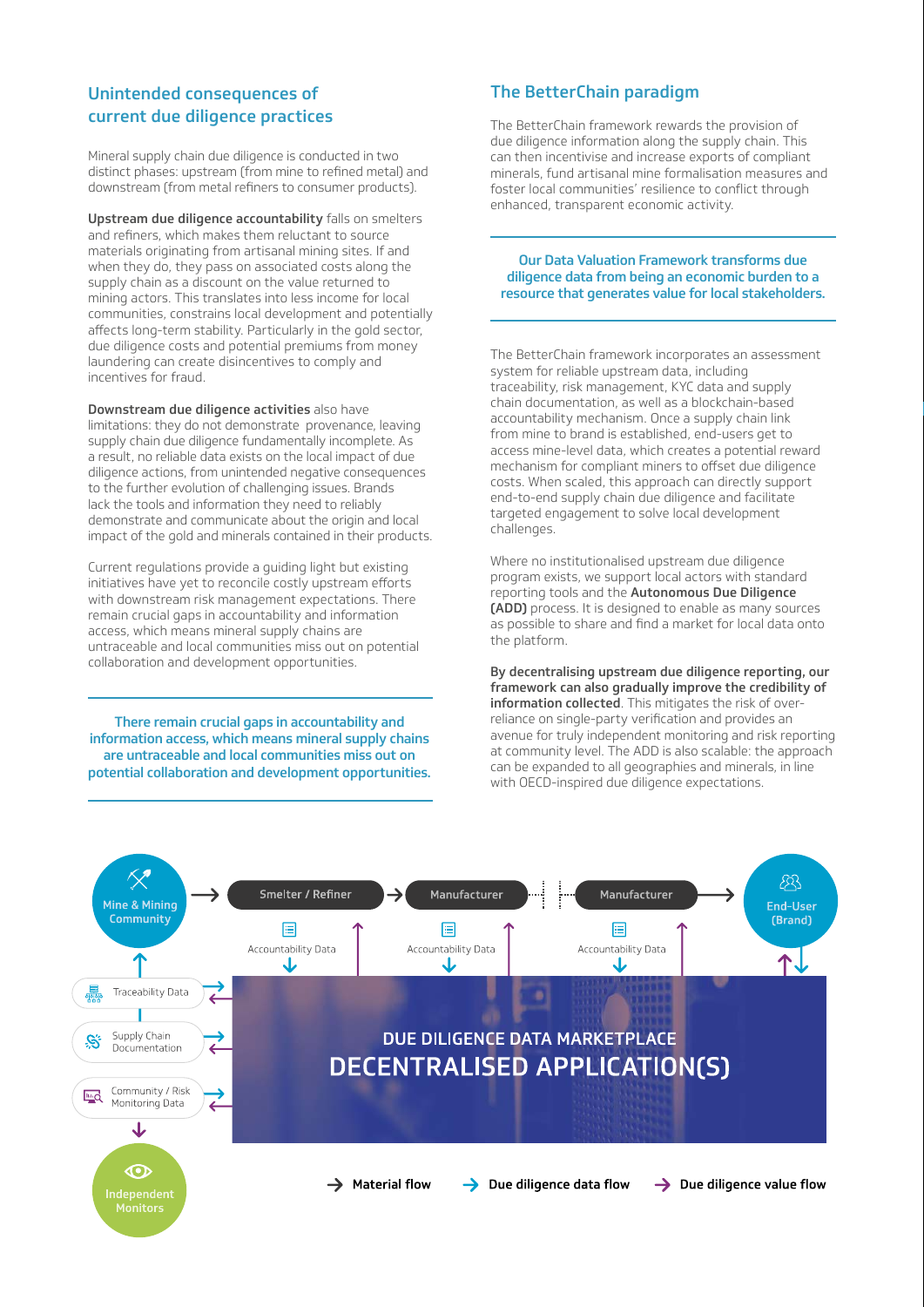

# BETTERCHAIN COMMODITISES UPSTREAM DUE DILIGENCE DATA, PROMOTES DECENTRALISED REPORTING AND FACILITATES ITS FUNDING THROUGH DOWNSTREAM SUPPLY CHAIN ACCOUNTABILITY AND A DISTRIBUTED REWARD SYSTEM.

# Unlocking reciprocal value from the due diligence process

The BetterChain framework generates incentives for upstream compliance. By attaching a value to data, it encourages stakeholders at the local level to provide more and better structured data, thereby increasing overall transparency. This attracts interest from other local operators who see the financial benefits from compliant reporting. We anticipate that local stakeholders themselves will drive scaling, because it will enable them to earn extra income.

Access to better data allows participants to engage transparently and verifiably in stigmatised areas. Downstream supply chain participants will be able to validate the origin of their mineral supply chain and demonstrate firstmile compliance with international procurement standards and regulations. End-users - like brands - can demonstrate accountability for a specific mine of origin and the surrounding community. This provides support to smelters and refiners the traditional supply chain "choke point" - as it supports their own compliance efforts.

As the network of participants grows, the approach can add extra value beyond the cost of local data collection and reporting, which can then be allocated towards addressing key local challenges.

It gives users access to upstream due diligence, risk and community data. No current due diligence model provides full visibility to source. Our framework creates unprecedented access to relevant mine-level information.

To mining operators, international traders, smelters and refiners in all minerals and all geographies we recommend due diligence programs or implement Autonomous Due Diligence solutions.



Stakeholders such as consumer-facing brands, standard-setting organisations, industry associations, civil society groups and development partners can join the Data Valuation Consultation Committee, and provide input into how relevant upstream data is valued and can effectively contribute to local development.



GET INVOLVED

Brands are also invited to join active supply chain projects on cobalt, tin, tungsten and gold.



BetterChain is constantly looking for supporters, partners and collaborators to further pilot, develop and scale this innovative approach. So whether you're a brand, a development agency, a technology company or sustainability expert, contact us.